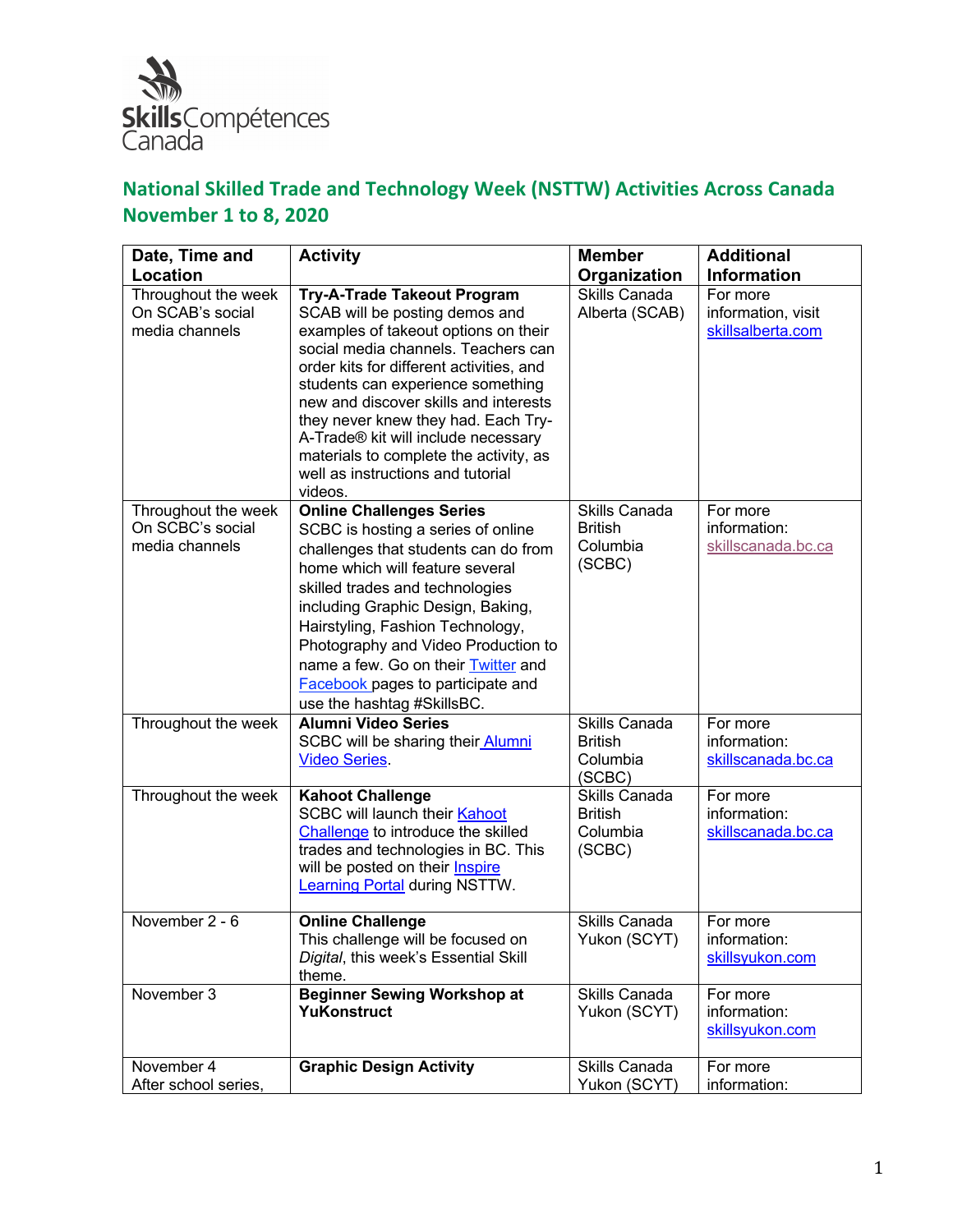

| Inventor's Academy,     |                                                                              |                              | skillsyukon.com          |
|-------------------------|------------------------------------------------------------------------------|------------------------------|--------------------------|
| <b>Yukon University</b> |                                                                              |                              |                          |
|                         |                                                                              |                              |                          |
| November 2              | <b>Introduction to NSTTW</b>                                                 | Skills Canada                | For more                 |
|                         | This will include an introduction from                                       | <b>New Brunswick</b>         | information:             |
|                         | the SCNB team and posts about                                                | (SCNB)                       | skillscanadanb.com       |
|                         | ongoing programming throughout the                                           |                              |                          |
| November 3              | day.<br>Webinar                                                              | Skills Canada                |                          |
|                         |                                                                              |                              | For more                 |
|                         | SCNB and Apprenticeship New<br>Brunswick will be presenting a                | <b>New Brunswick</b>         | information:             |
|                         | Webinar in English.                                                          | (SCNB)                       | skillscanadanb.com       |
| November 4              | <b>Alumni Features</b>                                                       | Skills Canada                | For more                 |
|                         | This will include a virtual hair-shaving                                     | <b>New Brunswick</b>         | information:             |
|                         | competition with National Alumni                                             | (SCNB)                       | skillscanadanb.com       |
|                         | Committee member Michelle Gilbert.                                           |                              |                          |
| November 5              | Webinar                                                                      | Skills Canada                | For more                 |
|                         | SCNB and Apprenticeship New                                                  | <b>New Brunswick</b>         | information:             |
|                         | Brunswick will be presenting a                                               | (SCNB)                       | skillscanadanb.com       |
|                         | Webinar in French.                                                           |                              |                          |
| <b>New Brunswick</b>    | <b>Welding Competition</b>                                                   | Skills Canada                | For more                 |
| Community College,      | This virtual all-women welding                                               | <b>New Brunswick</b>         | information:             |
| in Moncton              | competition will take place at New                                           | (SCNB)                       | skillscanadanb.com       |
|                         | Brunswick Community College, in                                              |                              |                          |
|                         | Moncton.                                                                     |                              |                          |
| November 2              | <b>Essential Skills Challenge:</b><br><b>Skiller Island</b>                  | Skills Canada<br>Nova Scotia | For more<br>information: |
|                         | SCNS's Essential Skills Challenge is                                         | (SCNS)                       | skillsns.ca              |
|                         | going virtual this year. Join them on                                        |                              |                          |
|                         | "Skiller Island", where you'll use your                                      |                              |                          |
|                         | nine Essential Skills to complete                                            |                              |                          |
|                         | challenges and escape to safety. Not                                         |                              |                          |
|                         | only will these skills save you from                                         |                              |                          |
|                         | the perils of the deserted island, but                                       |                              |                          |
|                         | you'll discover how valuable they are                                        |                              |                          |
|                         | when pursuing your future career.                                            |                              |                          |
| November 2              | <b>Skilled Futures in Technology:</b>                                        | <b>Skills Canada</b>         | For more                 |
|                         | <b>Virtual Experience</b>                                                    | Nova Scotia                  | information:             |
|                         | Skilled Futures in Technology's                                              | (SCNS)                       | skillsns.ca              |
|                         | Virtual Experience offers students the                                       |                              |                          |
|                         | opportunity to choose their own path                                         |                              |                          |
|                         | as they virtually explore robotics and<br>game development careers. Students |                              |                          |
|                         | will meet professionals working in the                                       |                              |                          |
|                         | ICT sector from Code Ninjas Halifax                                          |                              |                          |
|                         | and Ubisoft Halifax and test their own                                       |                              |                          |
|                         | skills by completing interactive                                             |                              |                          |
|                         | activities in their classrooms.                                              |                              |                          |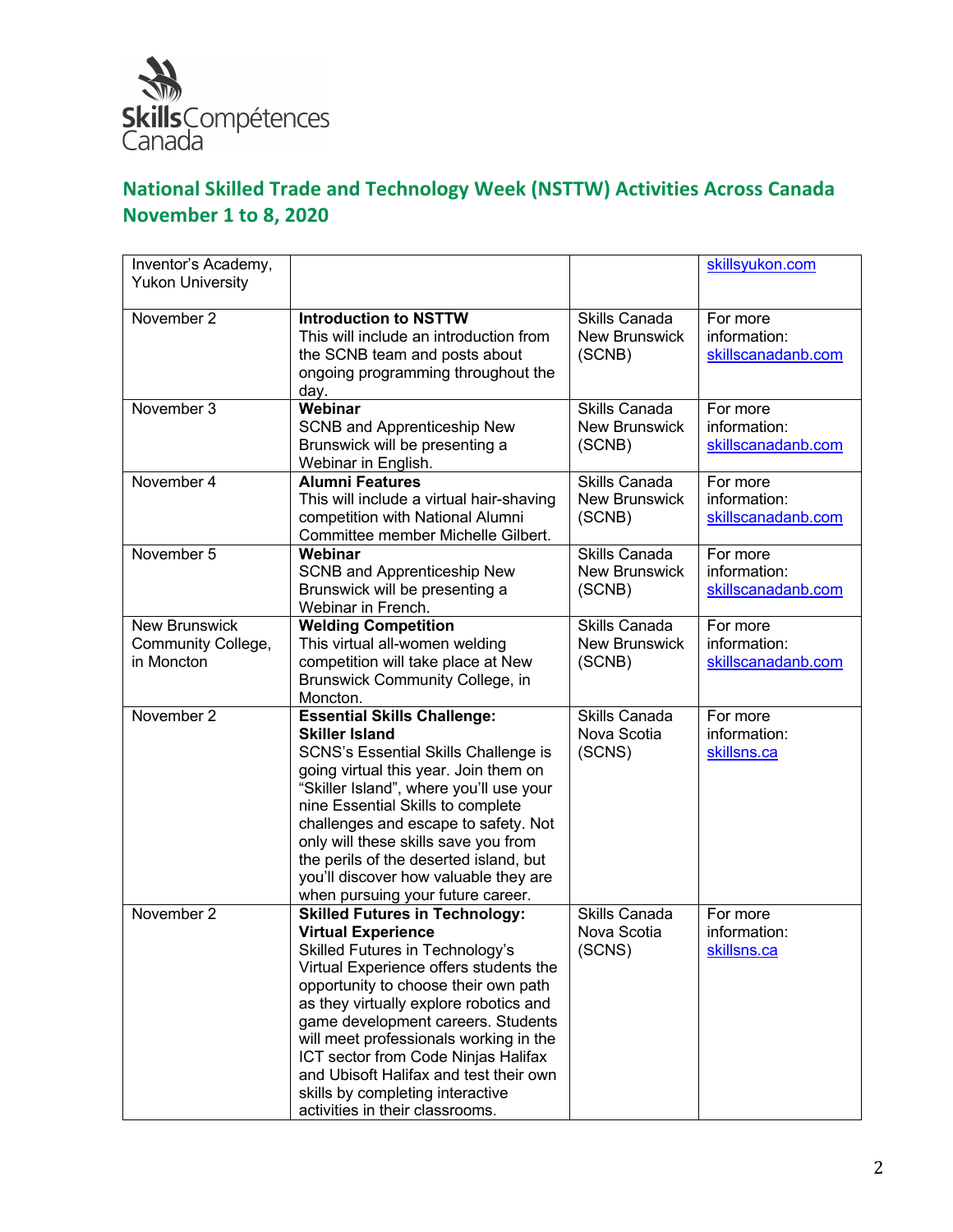

| November $2-6$      | <b>Wind Powered Lego Car Challenge</b>                        | Skills Canada        | For more          |
|---------------------|---------------------------------------------------------------|----------------------|-------------------|
| On SCMB's social    | This Virtual Challenge will take place                        | Manitoba             | information:      |
| media channels      | on Skills Canada Manitoba's social                            | (SCMB)               | skillsmanitoba.ca |
|                     | media platforms.                                              |                      |                   |
| November $2-6$      | <b>Projects with Paradise Launch</b>                          | <b>Skills Canada</b> | For more          |
| On SCMB's           | This will feature the perspectives of                         | Manitoba             | information:      |
| Facebook and        | Northern Trades People including                              | (SCMB)               | skillsmanitoba.ca |
| Instagram channels  | daily interviews.                                             |                      |                   |
|                     |                                                               |                      |                   |
| November 3 - 4      | <b>Virtual Trades and Technology</b>                          | Skills Canada        | For more          |
| Chemawawin School,  | <b>Traveling Road Show</b>                                    | Manitoba             | information:      |
| Easterville,        |                                                               | (SCMB)               | skillsmanitoba.ca |
| Northern Manitoba   |                                                               |                      |                   |
|                     |                                                               |                      |                   |
|                     |                                                               |                      |                   |
| November 4 - 5      | <b>Skills in the Classroom Launch</b>                         | Skills Canada        | For more          |
|                     | This will include 2,000 students from                         | Manitoba             | information:      |
|                     | the Pembina and St. James School                              | (SCMB)               | skillsmanitoba.ca |
|                     | Divisions. This will feature a 45                             |                      |                   |
|                     | minute virtual program where                                  |                      |                   |
|                     | students will have the opportunity to                         |                      |                   |
|                     | learn about various trade and                                 |                      |                   |
|                     | technology careers through hands on                           |                      |                   |
|                     | projects, videos and virtual speakers.                        |                      |                   |
| November $2 - 7$    | 18th Annual Skills Canada                                     | Skills Canada        | For more          |
|                     | <b>Intermediate Challenge</b>                                 | Newfoundland         | information:      |
|                     | This will be held online for students                         | and Labrador         | skillscanadanl.ca |
|                     | from grades seven to nine.                                    | (SCNL)               |                   |
|                     | Competitions will include Job Skill                           |                      |                   |
|                     | Demonstration, Job Search, Graphic                            |                      |                   |
|                     | Design, Photography, TV/Video                                 |                      |                   |
|                     | Production, Public Speaking, The                              |                      |                   |
|                     | Pitch, Workplace Safety and the                               |                      |                   |
|                     | FIRST Lego League Robotics.                                   |                      |                   |
|                     |                                                               |                      |                   |
|                     | Contest submissions will take place                           |                      |                   |
|                     | throughout the week of NSTTW,                                 |                      |                   |
|                     | culminating in a series of "Live"                             |                      |                   |
|                     | contest events on November 7,                                 |                      |                   |
|                     | followed by an Awards Ceremony on                             |                      |                   |
|                     | November 14.                                                  |                      |                   |
| November 3          | <b>Skilled Futures Employer</b>                               | Skills Canada        | For more          |
| At 12:30 pm EST     |                                                               |                      |                   |
| Includes a Facebook |                                                               |                      |                   |
|                     | <b>Roundtable</b>                                             | Newfoundland         | information:      |
|                     | SCNL will facilitate a discussion with                        | and Labrador         | skillscanadanl.ca |
| Live                | employers from four sectors about the                         | (SCNL)               |                   |
|                     | in-demand skill sets in each sector                           |                      |                   |
|                     | and how businesses are adapting to<br>the changing workforce. |                      |                   |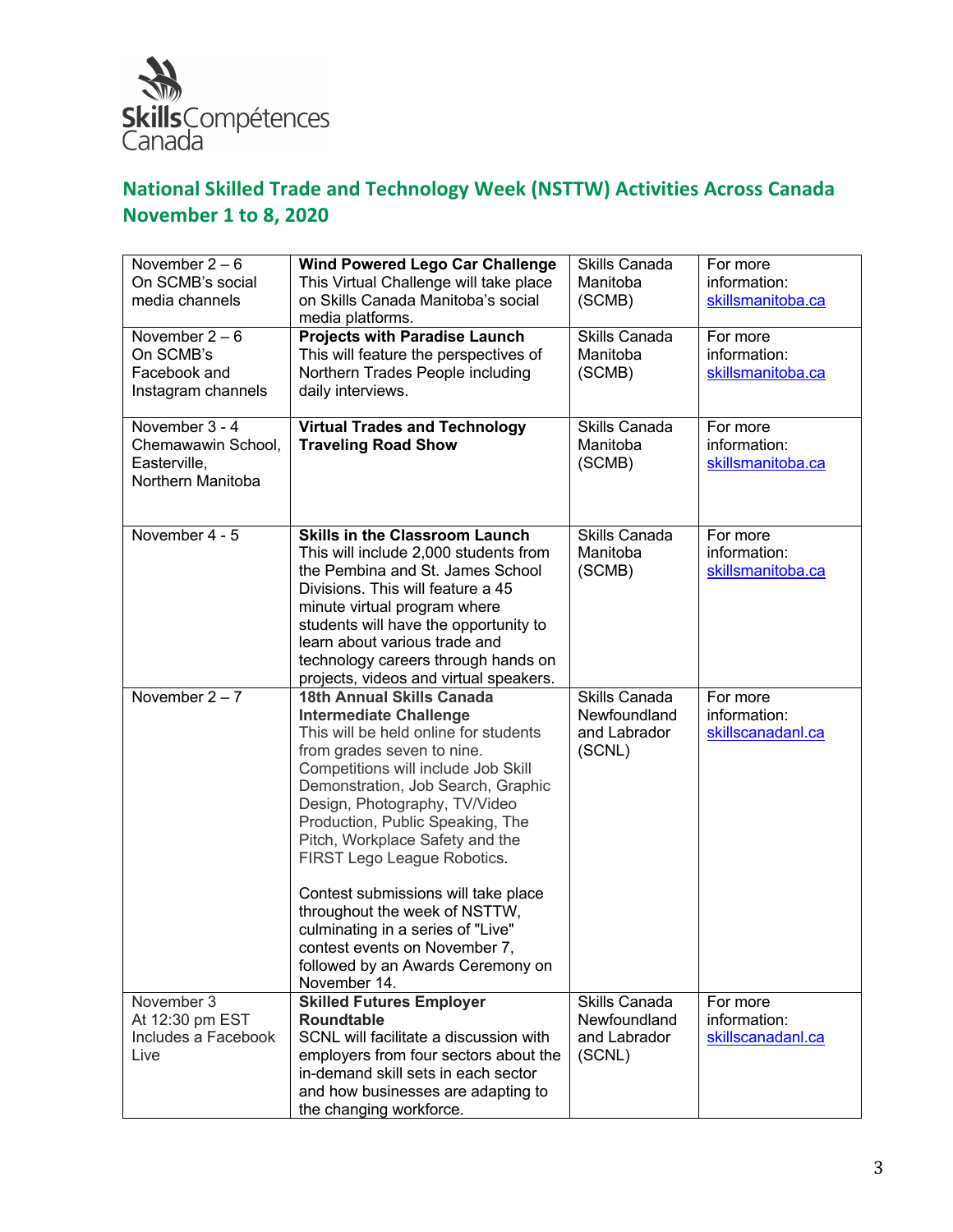

| November 4                                    | <b>Skilled Futures for Indigenous</b><br>Youth<br>Including Vale Career Exploration<br><b>Presentations and Essential Skills</b><br>Challenges with hands-on interactive<br>activities with People of the Dawn<br>Ingenious Friendship Center. Check<br>this out on their YouTube channel.                                                                                                                  | Skills Canada<br>Newfoundland<br>and Labrador<br>(SCNL) | For more<br>information:<br>skillscanadanl.ca                                             |
|-----------------------------------------------|-------------------------------------------------------------------------------------------------------------------------------------------------------------------------------------------------------------------------------------------------------------------------------------------------------------------------------------------------------------------------------------------------------------|---------------------------------------------------------|-------------------------------------------------------------------------------------------|
| Throughout the week                           | <b>Virtual Skills Camp</b><br>SCSK is co-hosting a Virtual Skills<br>Camp during NSTTW. This camp will<br>run from October 27 to December 15,<br>2020.                                                                                                                                                                                                                                                      | Skills Canada<br>Saskatchewan<br>(SCSK)                 | For more<br>information:<br>skillscanadasask.co<br>m<br>To download their<br>info poster. |
| Throughout the week                           | <b>Skilled Trade and Technology</b><br><b>Challenge</b><br>Skills Canada Nunavut will be hosting<br>a skilled trade and technology<br>drawing and writing challenge for<br>students in grades 6-12 across<br>Nunavut. Students are asked to<br>submit a drawing/digital art of their<br>favorite skilled trade or technology<br>career or write a poem, song or short<br>story about a trade or technology. | Skills Canada<br>Nunavut<br>(SCNU)                      | For more<br>information:<br>skillsnunavut.ca                                              |
| Throughout the week                           | <b>Try-A-Trade Workshops</b><br>SCNU will be hosting Try-A-Trade<br>workshops at the Makkuttukkuvik<br>Youth Centre, in Iqaluit.                                                                                                                                                                                                                                                                            | <b>Skills Canada</b><br>Nunavut<br>(SCNU)               | For more<br>information:<br>skillsnunavut.ca                                              |
| November 2<br>Starts at 9:00 am<br><b>EST</b> | <b>Skills Ontario Wear Sale</b><br>Discounts on SCON wear will be<br>offered until November 14th. Also<br>check out their new apparel line<br>which will be launched on November<br>2 <sup>nd</sup> !                                                                                                                                                                                                       | Skills Canada<br>Ontario (SCON)                         | For more<br>information:<br>www.skillsontario.co<br>m/skills-wear                         |
| November 2<br>At 2:00 pm EST                  | <b>Launch of #SkillsAtHome</b><br><b>Challenge Series #14</b>                                                                                                                                                                                                                                                                                                                                               | Skills Canada<br>Ontario (SCON)                         | For more<br>information:<br>www.skillsontario.co<br>m/skillsathome                        |
| November 2<br>At 4:00 pm EST                  | <b>Virtual Presentation for First</b><br>Nations, Métis, and Inuit Students                                                                                                                                                                                                                                                                                                                                 | Skills Canada<br>Ontario (SCON)                         | For more<br>information:<br>www.skillsontario.co<br>m/in-school-<br>presentations         |
| November 2<br>At 6:00 pm EST                  | #SkillsAtHome Live Activity -<br><b>Let's Make Cupcakes</b>                                                                                                                                                                                                                                                                                                                                                 | Skills Canada<br>Ontario (SCON)                         | For more<br>information:                                                                  |